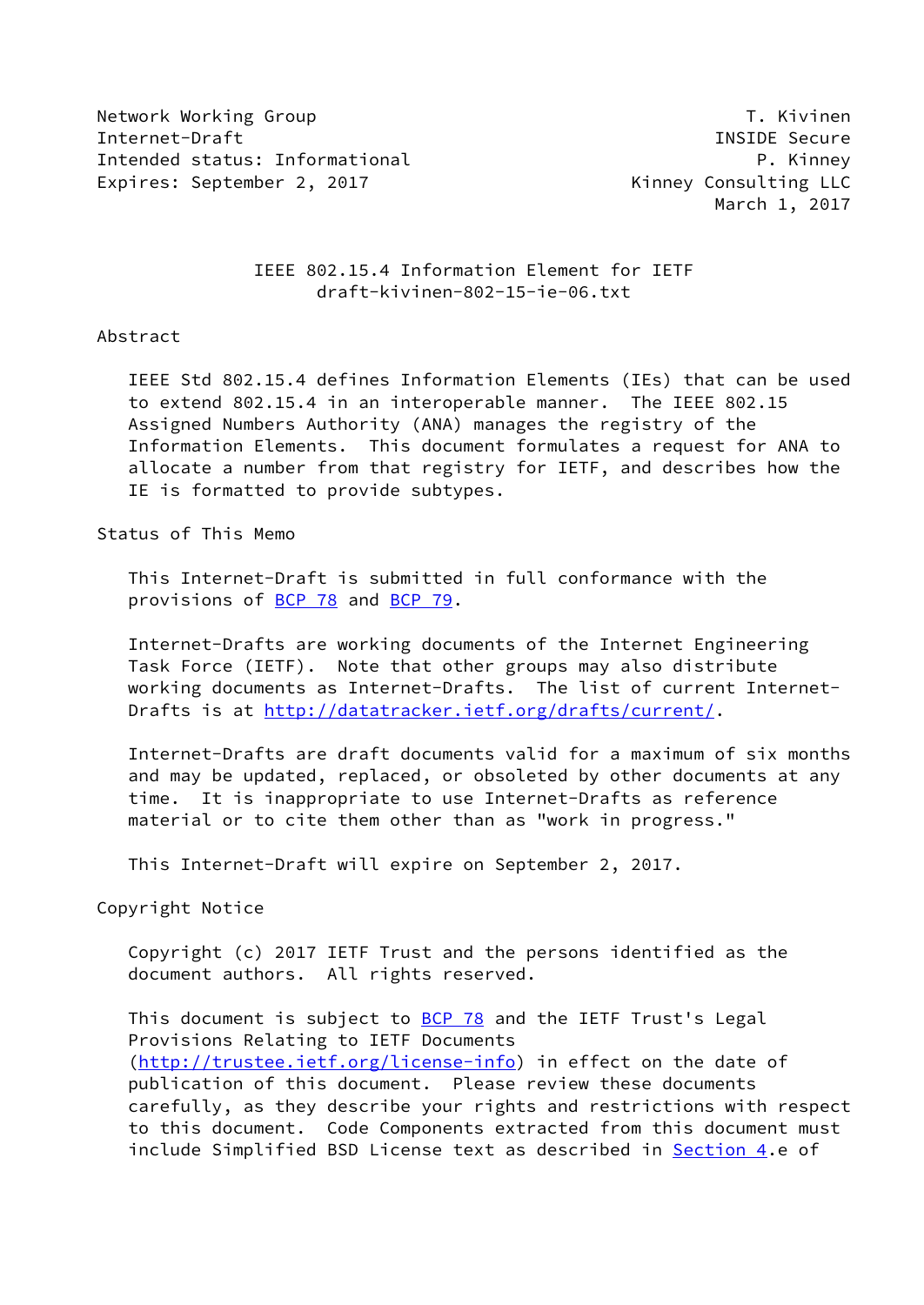<span id="page-1-1"></span>Internet-Draft IEEE 802.15.4 Information Element for IETF March 2017

 the Trust Legal Provisions and are provided without warranty as described in the Simplified BSD License.

Table of Contents

|    | $\frac{3}{2}$ . Working Groups Benefiting from the IETF 802.15.4 IE 3 |  |  |  |  |  |
|----|-----------------------------------------------------------------------|--|--|--|--|--|
|    |                                                                       |  |  |  |  |  |
|    |                                                                       |  |  |  |  |  |
| 6. |                                                                       |  |  |  |  |  |
|    |                                                                       |  |  |  |  |  |
|    |                                                                       |  |  |  |  |  |
|    | 8.1. Normative References 5                                           |  |  |  |  |  |
|    | 8.2. Informative References 5                                         |  |  |  |  |  |
|    | Appendix A. Vendor Specific IE in IEEE 802.15.4 $\ldots \ldots$       |  |  |  |  |  |
|    |                                                                       |  |  |  |  |  |
|    |                                                                       |  |  |  |  |  |

## <span id="page-1-0"></span>[1](#page-1-0). Introduction

IEEE Std 802.15.4  $[IEEE-802-15-4]$  $[IEEE-802-15-4]$  is a standard, referred to by [RFC](https://datatracker.ietf.org/doc/pdf/rfc4944) [4944](https://datatracker.ietf.org/doc/pdf/rfc4944) ([[RFC4944](https://datatracker.ietf.org/doc/pdf/rfc4944)]), et al, that enables very low-cost, low-power communications. The standard defines numerous optional physical layers (PHYs),operating in many different frequency bands with a simple and effective medium access control (MAC).

 IEEE Std 802.15.4 defines Information Elements (IEs) that can be used to extend 802.15.4 in an interoperable manner. An information element (IE) provides a flexible, extensible, and easily implementable method of encapsulating information. The general format of an IE as defined in 7.4 of IEEE Std 802.15.4-2015 [\[IEEE-802-15-4](#page-5-3)], consists of an identification (ID) field, a length field, and a content field. Multiple IEs may be concatenated, and elements with unknown ID values in a list of IEs can be skipped since their length is known. IEs provide a flexible container for information that allows for adding new IE definitions in future versions of the standard in a backwards-compatible manner.

 There are two different IE types, Header IE and Payload IE. A Header IE is part of the Medium Access Control (MAC) header; it is never encrypted, but may be authenticated. Most of the Header IE processing is done by the MAC, and IETF protocols should not have any direct effect on that processing. A Payload IE is part of the MAC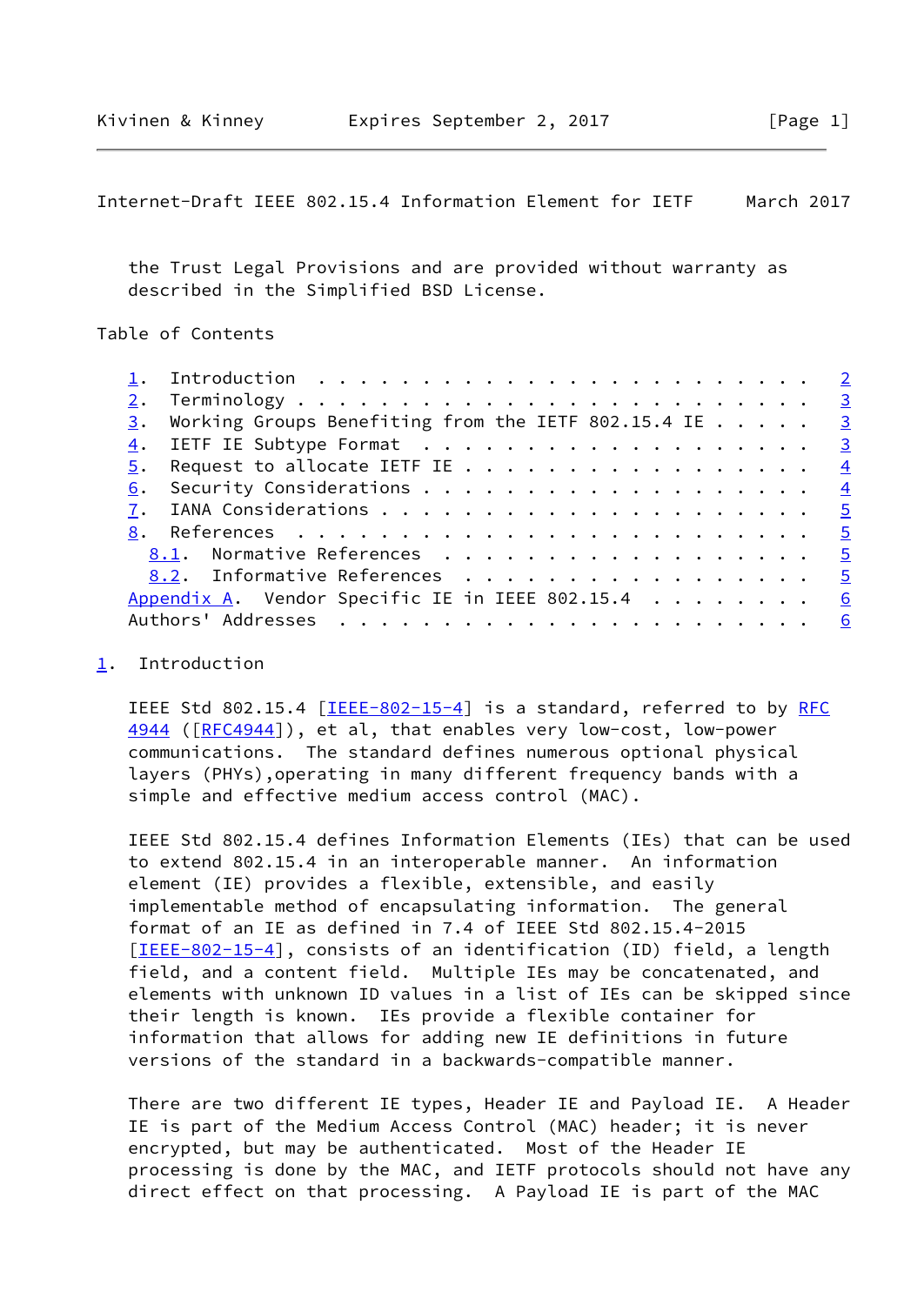payload, and may be encrypted and authenticated.

 IETF protocols will need to insert information in the 802.15.4 frames; the 802.15.4 enables that by including one or more payload IEs in the frame that will contain the information. For this purpose

| Kivinen & Kinney | Expires September 2, 2017 |  | [Page 2] |
|------------------|---------------------------|--|----------|
|------------------|---------------------------|--|----------|

<span id="page-2-2"></span>Internet-Draft IEEE 802.15.4 Information Element for IETF March 2017

 the IETF requests a dedicated Payload IE from the IEEE 802.15 Assigned Numbers Authority (ANA) [\[IEEE-802-15-ANA](#page-5-4)]. The current 802.15 ANA database can be found at [\[IEEE-802-15-ANA-DB\]](#page-5-5).

 The 802.15.4 operations manual [\[IEEE-802-15-OPS](#page-5-6)] describes how a standardization organization (SDO) may request an allocation of one IE. To make this request the SDO has to provide (i) the reason for the request, (ii) a description of the protocol format that shows an appropriate subtype capability, and (iii) an agreement that only one IE number will be allocated for use by the SDO.

This document provides the information needed for the request.

<span id="page-2-1"></span>[2](#page-2-1). Terminology

 The key words "MUST", "MUST NOT", "REQUIRED", "SHALL", "SHALL NOT", "SHOULD", "SHOULD NOT", "RECOMMENDED", "MAY", and "OPTIONAL" in this document are to be interpreted as described in [\[RFC2119](https://datatracker.ietf.org/doc/pdf/rfc2119)].

<span id="page-2-3"></span>[3](#page-2-3). Working Groups Benefiting from the IETF 802.15.4 IE

 There are several IETF working groups such as 6TiSCH, 6lo, CoRE, etc, which could benefit from the IETF IE. The 6TiSCH working group has already expressed the need for the IE, and this allocation is expected to satisfy that need.

<span id="page-2-0"></span>[4](#page-2-0). IETF IE Subtype Format

 The maximum length of the Payload IE content is 2047 octets, and 802.15.4 frame contains a list of payload IEs. A single frame can have multiple payload IEs, terminated with the payload IE terminator, which may then be followed by the payload.

 Since the 802.15.4 standard defines a list of payload IEs along with their structures, there is no need for this document to specify the internal structure inside the IETF IE. The Payload IE format of IEEE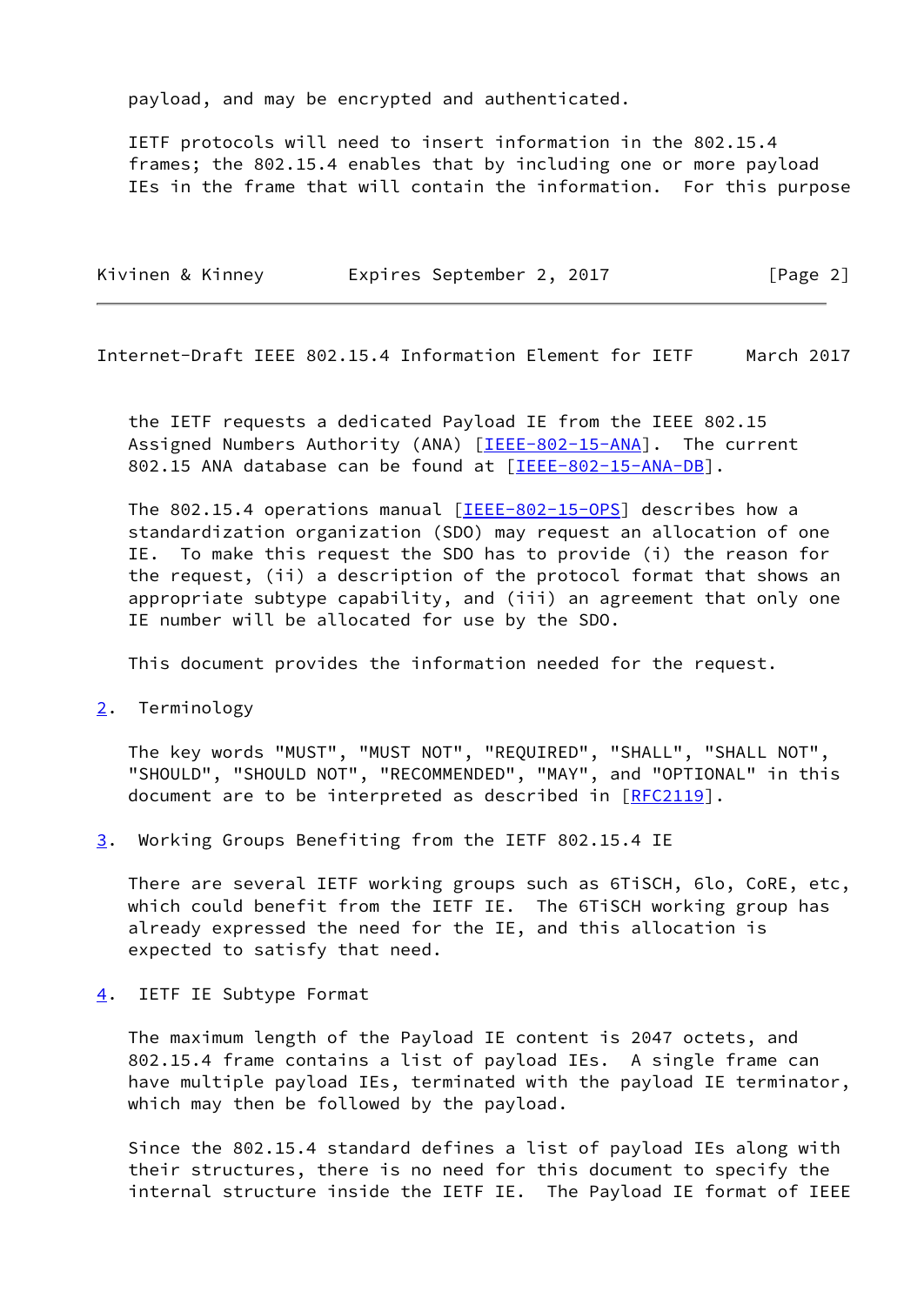802.15.4 contains the Length field. The length of the subtype content can be calculated from the IEEE 802.15.4 Payload IE Length field of the IETF IE.

The format of the IETF IE is as follows:

Kivinen & Kinney **Expires September 2, 2017** [Page 3]

<span id="page-3-1"></span>Internet-Draft IEEE 802.15.4 Information Element for IETF March 2017

1 2 3 0 1 2 3 4 5 6 7 8 9 0 1 2 3 4 5 6 7 8 9 0 1 2 3 4 5 6 7 8 9 0 1 +-+-+-+-+-+-+-+-+-+-+-+-+-+-+-+-+-+-+-+-+-+-+-+-+-+-+-+-+-+-+-+-+ | Subtype ID | | +-+-+-+-+-+-+-+-+ | subtype content | | +-+-+-+-+-+-+-+-+-+-+-+-+-+-+-+-+-+-+-+-+-+-+-+-+-+-+-+-+-+-+-+-+

Figure 1: IETF IE Subtype Format

- o Subtype ID is the IANA allocated number specifying the subtype of the IETF IE. Value 0 is reserved for future extensibility, i.e., in case a longer subtype ID field is needed.
- o Subtype content is the actual content of the information element, and its length can be calculated from the Length field of the IETF IE.

 One IEEE 802.15.4 frame MAY contain multiple IETF IEs with the same or different subtypes.

<span id="page-3-0"></span>[5](#page-3-0). Request to allocate IETF IE

 The IETF requests that the 802.15 Working Group allocate an ID for a Payload IE for IETF use. Furthermore the IETF understands that only one ID will be issued to it.

<span id="page-3-2"></span>[6](#page-3-2). Security Considerations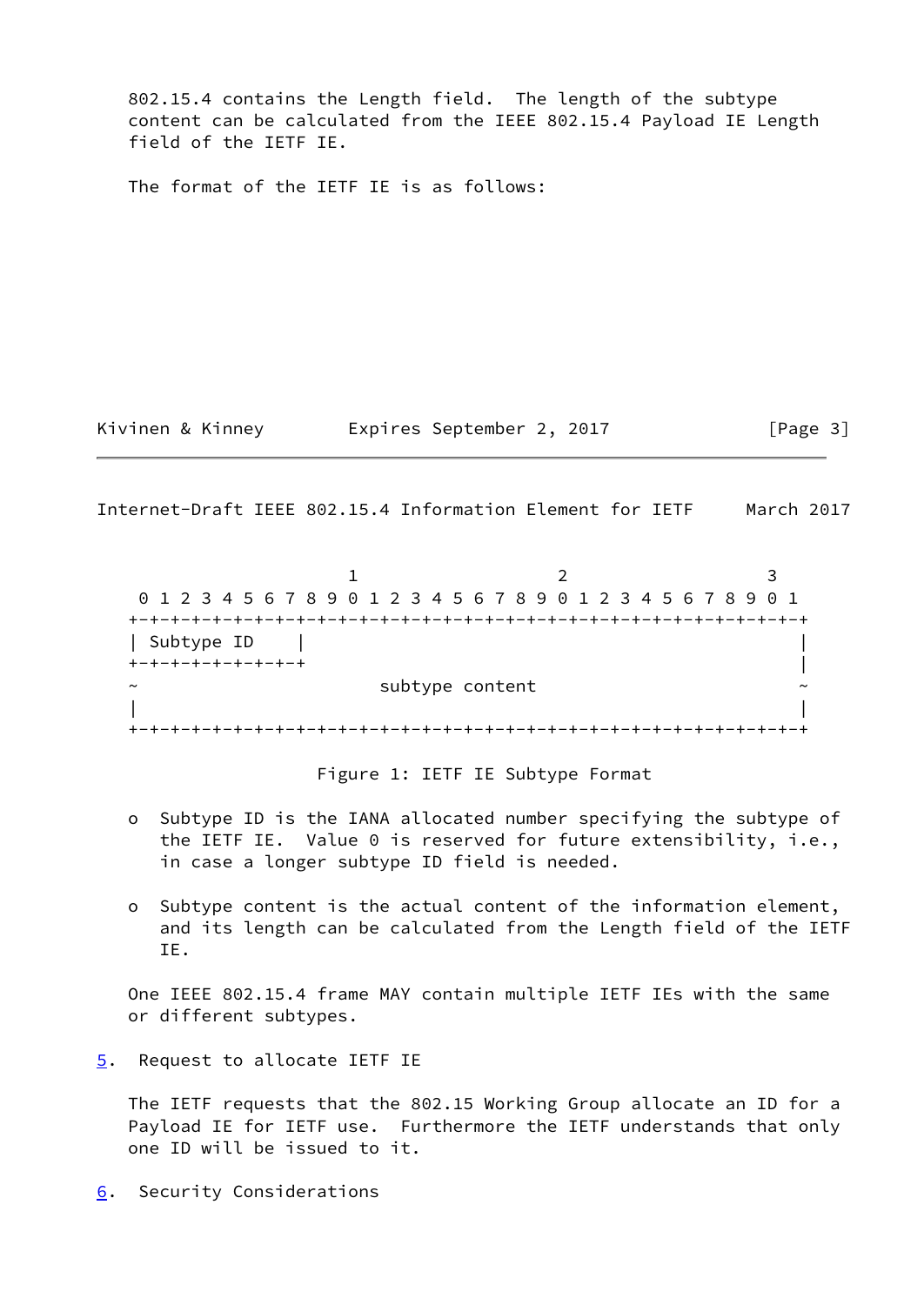This document creates an IANA registry for IETF IE subtype ID (see [Section 7](#page-4-0)). The security of the protocols using the IEs MUST be described in the documents requesting allocations from this registry.

 The IEEE Std 802.15.4-2015 [[IEEE-802-15-4\]](#page-5-3) contains methods where security of the IE can be enforced when a frame is received, but this is only per IE type. Therefore, all IETF IEs will have same security level requirements regardless of the subtype ID used. This can cause issues if different security processing would be needed and any of those IEs would need to be processed in the MAC level. Since all IETF protocols should operate at a higher level than the MAC level, the higher layer processing for these IEs SHOULD perform separate security policy checking based on the IETF IE subtype ID in addition to the checks done by the MAC.

| Kivinen & Kinney | Expires September 2, 2017 | [Page 4] |
|------------------|---------------------------|----------|
|------------------|---------------------------|----------|

<span id="page-4-1"></span>Internet-Draft IEEE 802.15.4 Information Element for IETF March 2017

<span id="page-4-0"></span>[7](#page-4-0). IANA Considerations

 This document creates a new registry for IEEE Std 802.15.4 IETF IE subtype IDs registry:

| Value       | Subtype ID       |
|-------------|------------------|
| ∩           | Reserved         |
| $1 - 200$   | Unassigned       |
| $201 - 255$ | Experimental Use |

Any change or addition to this registry requires expert review.

 Note, that there is Vendor specific IEs already defined in the IEEE 802.15.4 (see  $Appendix A)$ , and because of this, there is no need to reserve any subtype IDs for the vendor-specific uses.

<span id="page-4-2"></span>[8](#page-4-2). References

<span id="page-4-3"></span>[8.1](#page-4-3). Normative References

 [RFC2119] Bradner, S., "Key words for use in RFCs to Indicate Requirement Levels", [BCP 14](https://datatracker.ietf.org/doc/pdf/bcp14), [RFC 2119](https://datatracker.ietf.org/doc/pdf/rfc2119),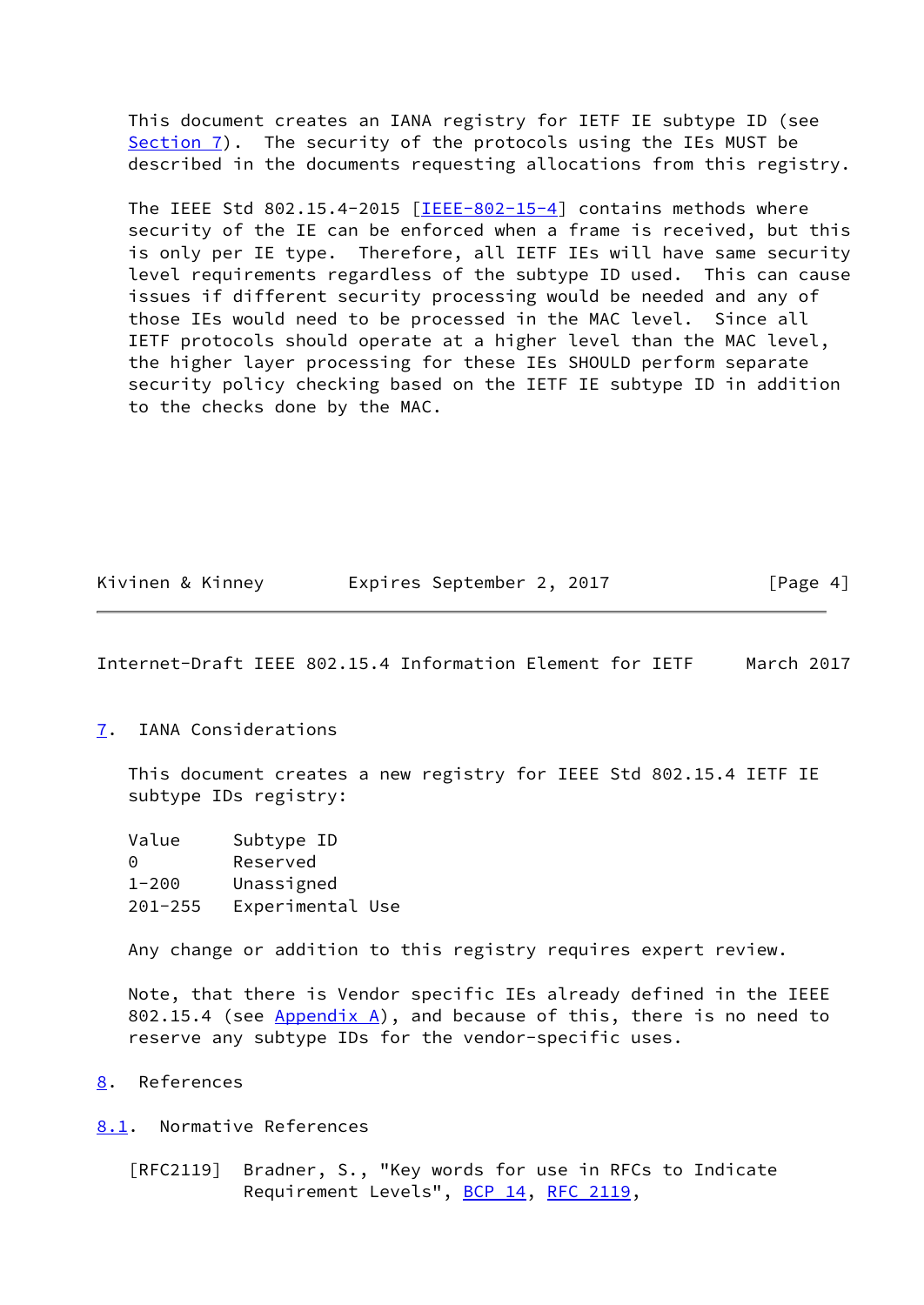DOI 10.17487/RFC2119, March 1997, <<http://www.rfc-editor.org/info/rfc2119>>.

<span id="page-5-0"></span>[8.2](#page-5-0). Informative References

<span id="page-5-3"></span> [IEEE-802-15-4] "IEEE Standard for Low-Rate Wireless Personal Area Networks (WPANs)", IEEE Standard 802.15.4, 2015.

<span id="page-5-4"></span> [IEEE-802-15-ANA] "IEEE 802.15 Assigned Numbers Authority", <[http://www.ieee802.org/15/ANA.html>](http://www.ieee802.org/15/ANA.html).

<span id="page-5-5"></span> [IEEE-802-15-ANA-DB] "IEEE 802.15 ANA database", <[https://mentor.ieee.org/802.15/](https://mentor.ieee.org/802.15/documents?is_dcn=257&is_group=0000) [documents?is\\_dcn=257&is\\_group=0000>](https://mentor.ieee.org/802.15/documents?is_dcn=257&is_group=0000).

<span id="page-5-6"></span>[IEEE-802-15-OPS]

 "IEEE 802.15 Operations Manual", <[https://mentor.ieee.org/802.15/](https://mentor.ieee.org/802.15/documents?is_dcn=235&is_group=0000) [documents?is\\_dcn=235&is\\_group=0000>](https://mentor.ieee.org/802.15/documents?is_dcn=235&is_group=0000).

| Kivinen & Kinney | Expires September 2, 2017 |  | [Page 5] |
|------------------|---------------------------|--|----------|
|------------------|---------------------------|--|----------|

<span id="page-5-2"></span>Internet-Draft IEEE 802.15.4 Information Element for IETF March 2017

[RFC4944] Montenegro, G., Kushalnagar, N., Hui, J., and D. Culler, "Transmission of IPv6 Packets over IEEE 802.15.4 Networks", [RFC 4944](https://datatracker.ietf.org/doc/pdf/rfc4944), DOI 10.17487/RFC4944, September 2007, <<http://www.rfc-editor.org/info/rfc4944>>.

<span id="page-5-1"></span>[Appendix A.](#page-5-1) Vendor Specific IE in IEEE 802.15.4

 IEEE 802.15.4 has already several numbers for different Vendor Specific IE types. There is one for the Vendor Specific Header IE for Header IEs. There is one incorrectly named Vendor Specific Nested IE for Payload IEs, and there is another one with exactly the same name, but under the MLME Nested IE long format. All of the Vendor Specific IEs start with a 3-octet vendor OUI to identify the organization.